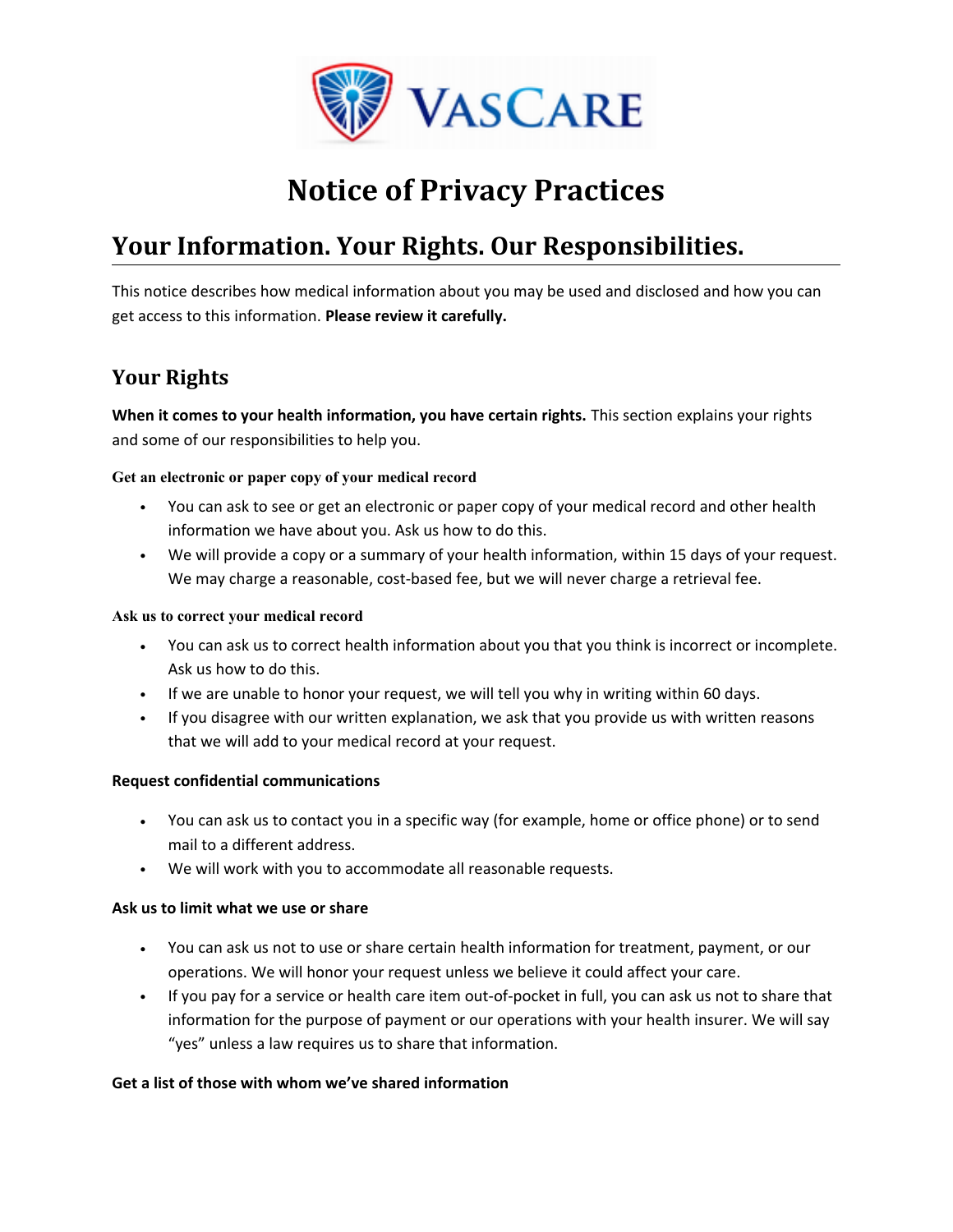- You can ask for a list (accounting) of the times we've shared your health information for six years prior to the date you ask, who we shared it with, and why.
- We will include all the disclosures except for those about treatment, payment, and health care operations, and certain other disclosures (such as any you asked us to make). We'll provide one accounting a year for free but will charge a reasonable, cost-based fee if you ask for another one within 12 months.

#### **Get a copy of this privacy notice**

You can ask for a paper copy of this notice at any time, even if you have agreed to receive the notice electronically. We will provide you with a paper copy promptly.

#### **Choose someone to act for you**

- If you have given someone medical power of attorney or if someone is your legal guardian, that person can exercise your rights and make choices about your health information.
- We will make sure the person has this authority and can act for you before we take any action.

#### **File a complaint if you feel your rights are violated**

- You can complain if you feel we have violated your rights by contacting us using the information provided below.
- You can file a complaint with the U.S. Department of Health and Human Services Office for Civil Rights by sending a letter to 200 Independence Avenue, S.W., Washington, D.C. 20201, calling 1- 877-696-6775, or visiting **[www.hhs.gov/ocr/privacy/hipaa/complaints/.](http://www.hhs.gov/ocr/privacy/hipaa/complaints/)**
- You may also file a complaint with the Office of the Texas Attorney General.
- We will not retaliate against you for filing a complaint.

## **Your Choices**

**For certain health information, you can tell us your choices about what we share.** If you have a clear preference for how we share your information in the situations described below, talk to us. Tell us what you want us to do, and we will follow your instructions.

In these cases, you have both the right and choice to tell us to:

- Share information with your family, close friends, or others involved in your care
- Share information in a disaster relief situation
- Include your information in a hospital directory

*If you are not able to tell us your preference, for example if you are unconscious, we may go ahead and share your information if we believe it is in your best interest. We may also share your information when needed to lessen a serious and imminent threat to health or safety.*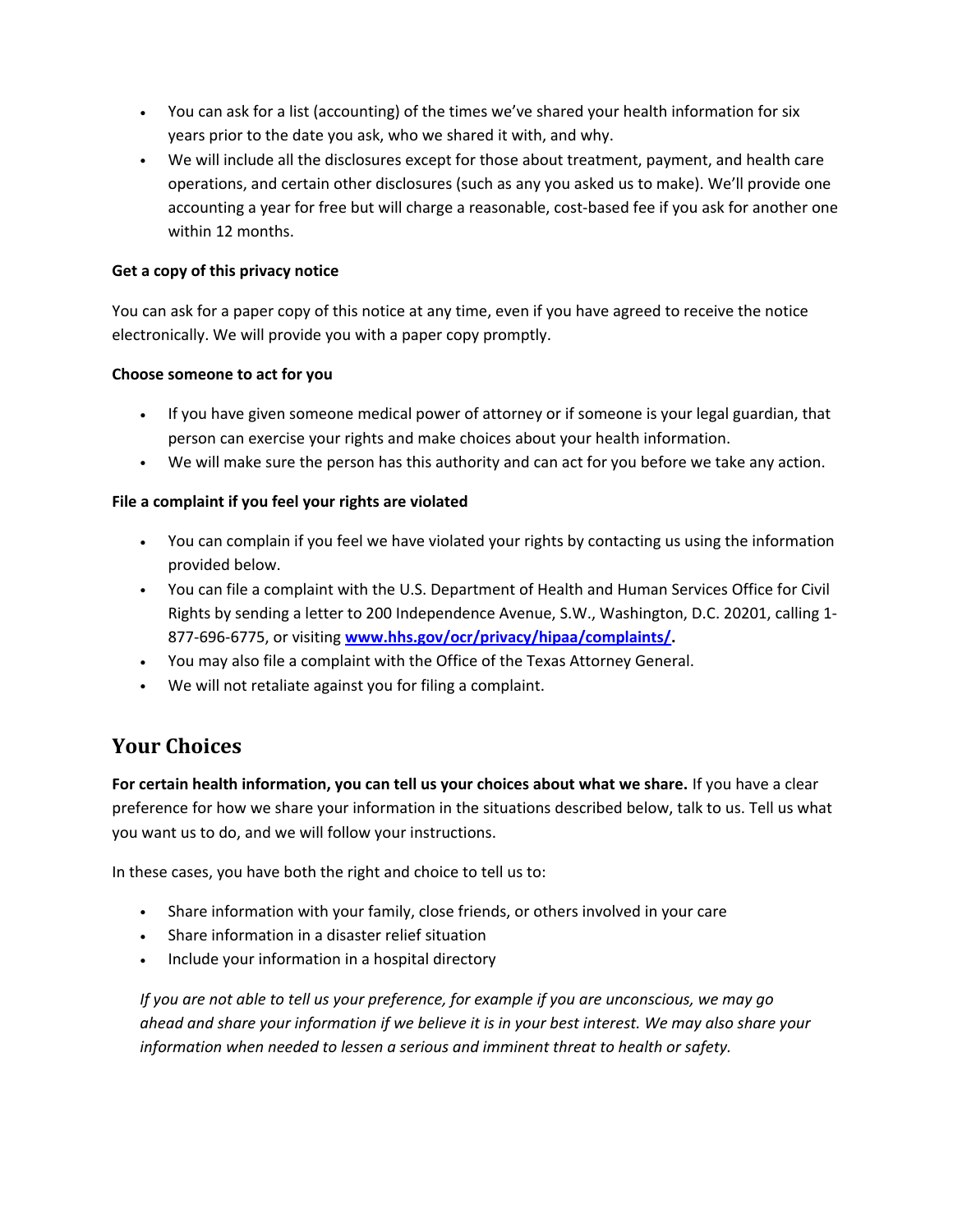In these cases we never share your information unless you give us written permission:

- Marketing purposes
- Sale of your information

In the case of fundraising:

• We may contact you for fundraising efforts, but you can tell us not to contact you again.

## **Our Uses and Disclosures**

#### **How do we typically use or share your health information?**

We typically use or share your health information in the following ways.

#### **Treat you**

We can use your health information and share it with other professionals who are treating you.

*Example: A doctor treating you for an injury asks another doctor about your overall health condition.*

#### **Run our organization**

We can use and share your health information to run our practice, improve your care, and contact you when necessary.

*Example: We use health information about you to manage your treatment and services.* 

#### **Bill for your services**

We can use and share your health information to bill and get payment from health plans or other entities.

*Example: We give information about you to your health insurance plan so it will pay for your services.* 

### **How else can we use or share your health information?**

We are allowed or required to share your information in other ways – usually in ways that contribute to the public good, such as public health and research. We have to meet many conditions in the law before we can share your information for these purposes. For more information see: [www.hhs.gov/ocr/](http://www.hhs.gov/ocr/privacy/hipaa/understanding/consumers/index.html) [privacy/hipaa/understanding/consumers/index.html](http://www.hhs.gov/ocr/privacy/hipaa/understanding/consumers/index.html)**.**

#### **Help with public health and safety issues**

We can share health information about you for certain situations such as:

• Preventing disease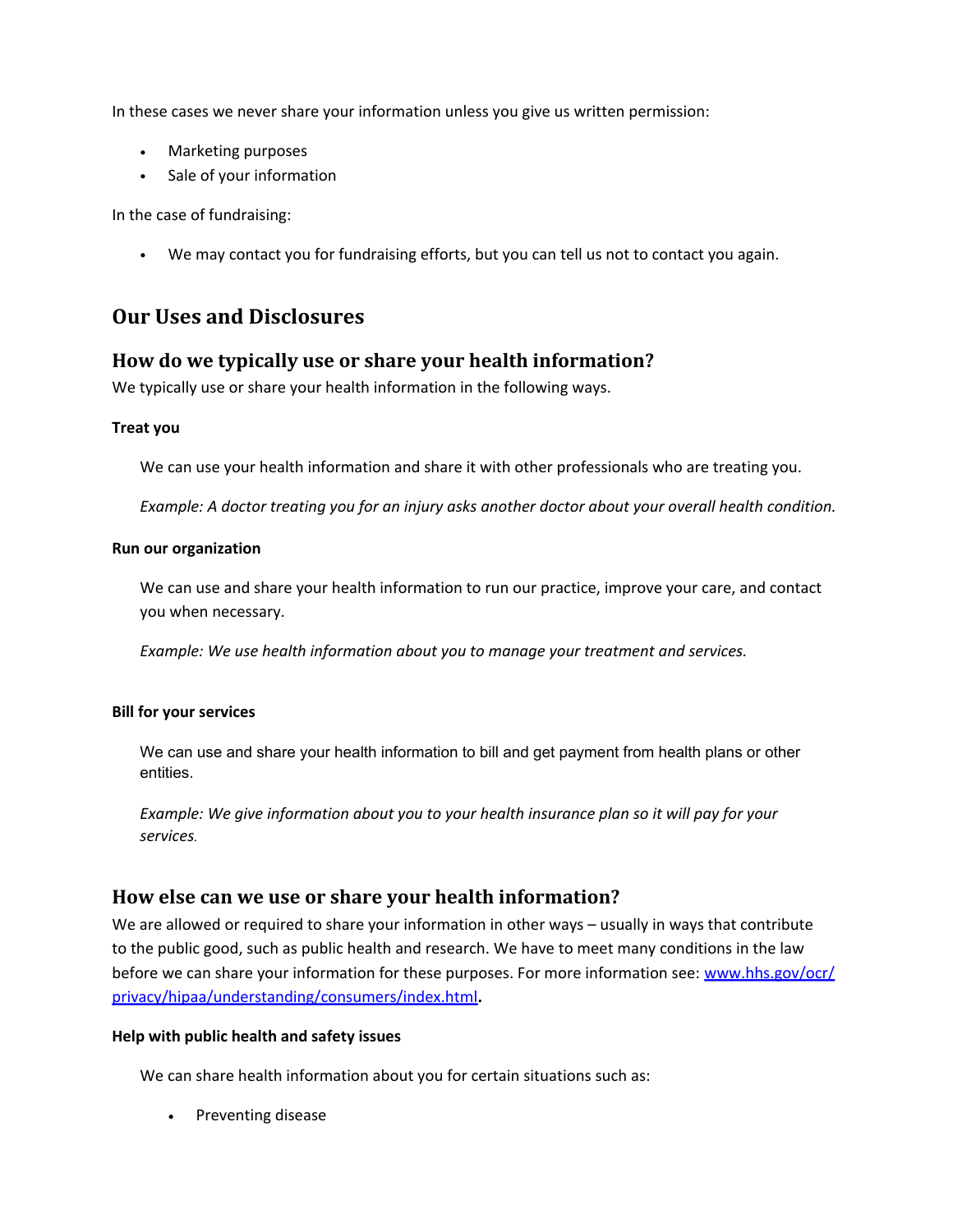- Helping with product recalls
- Reporting adverse reactions to medications
- Reporting suspected abuse, neglect, or domestic violence
- Preventing or reducing a serious threat to anyone's health or safety

#### **Do research**

We can use or share your information for health research.

#### **Comply with the law**

We will share information about you if state or federal laws require it, including with the Department of Health and Human Services if it wants to see that we're complying with federal privacy law.

#### **Respond to organ and tissue donation requests**

We can share health information about you with organ procurement organizations.

#### **Work with a medical examiner or funeral director**

We can share health information with a coroner, medical examiner, or funeral director when an individual dies.

#### **Address workers' compensation, law enforcement, and other government requests**

We can use or share health information about you:

- For workers' compensation claims
- For law enforcement purposes or with a law enforcement official
- With health oversight agencies for activities authorized by law
- For special government functions such as military, national security, and presidential protective services

#### **Respond to lawsuits and legal actions**

We can share health information about you in response to a court or administrative order, or in response to a subpoena.

#### **In-Office Sign-In Sheets**

We may use and disclose medical information about you by having you sign-in when you arrive at our office. We may also call out your name when we are ready to see you.

#### **Appointment Reminders**

We may use and disclose medical information to contact and remind you about appointments. If you are not at home, we may leave this information on your answering machines or in a message with the person who answers the phone.